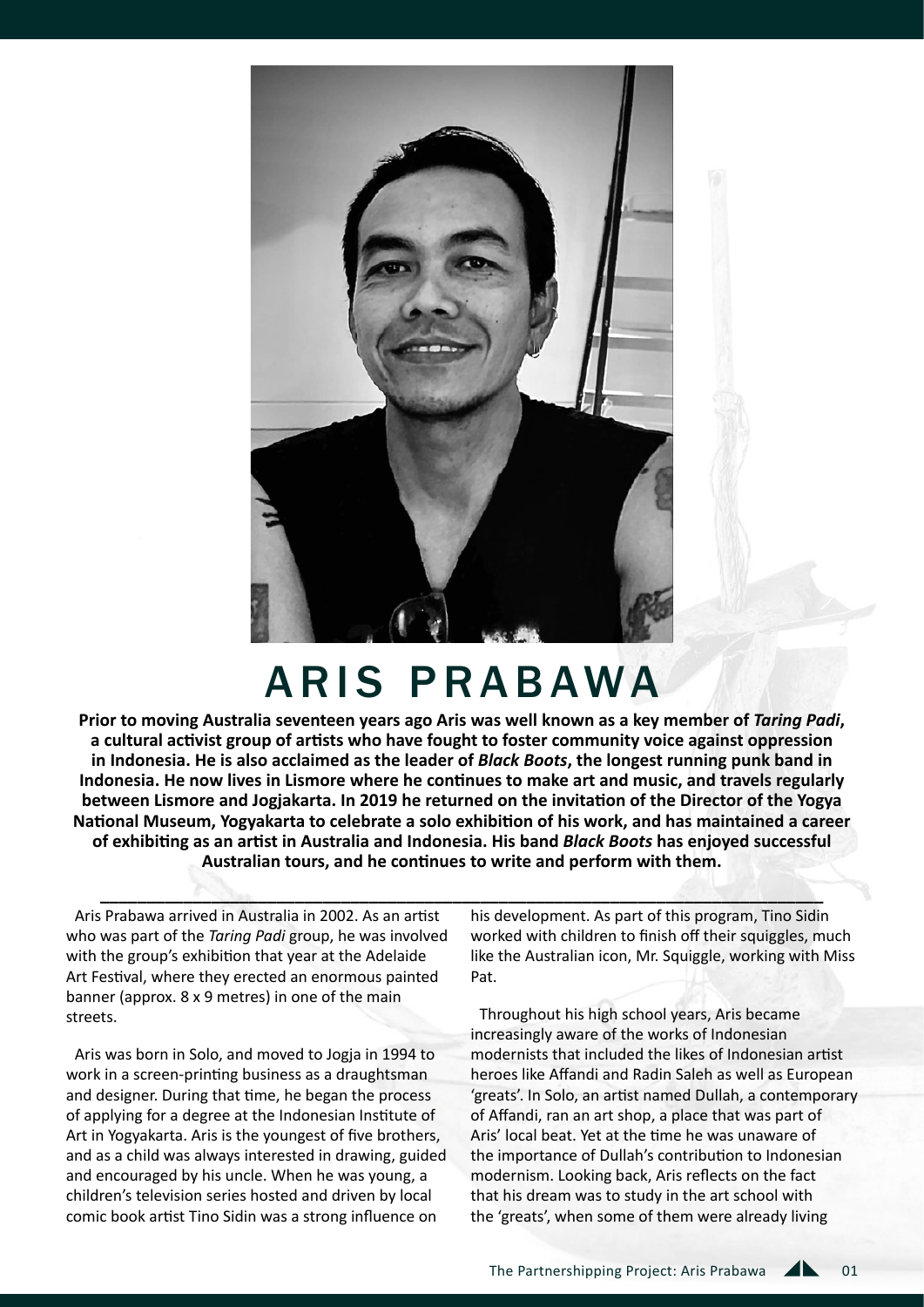alongside hime in his own home town.

Throughout this time, music was also a strong influence, and during high school he learned to play guitar. Jazz, local pop and *dang dut* – a form of Indian popular music with a strong sense of percussion that runs through the music of many cultures – were early influences in his musical education.

At art school, he majored in printmaking, although he also enrolled in painting and sculpture classes, but he left after three years before completing the course. During that time, Aris had formed a punk band called Black Boots with three art school friends. The band steadily grew in popularity. There was a strong punk scene in the communities that surrounded the art school, but Black Boots was becoming increasingly identified as part of the pro-democracy movement protesting against corruption, militarism and violence. The performances were not just about playing music; the three-piece band formed the core of a broader agenda where audience members were encouraged to speak up and speak out against the violence and corruption that characterised the Suharto regime. Aris recalls the front-line energy of these times, where the band and the collectives that formed around it were involved in a multiplicity of street actions. They used the stage to speak out from, not in terms of provocation for provocations' sake, but as a way of joining the community together in a sense of a supportive connecting spirit.

Throughout his candidature, Aris had also continued to support himself through his employment as designer with the printmaking business, and gradually, the demands of work and of the band made it impossible to give his visual art studio subjects the attention he the thought they deserved. Although he was already holding his own professional exhibitions at this stage, his sense of responsibility to the work he produced contributed to his decision to leave the course, even though his lecturers were encouraging him to continue.

In 1998, when the government announced that it was moving the location of the Art School w to another location within Yogyakarta, students and alumni and musicians and interdisciplinary performers and supporters who cared so much of the history of the building and its central role as a gathering point for communication and collaboration, gathered together to protest. They occupied the rooms and began a process of squatting that lasted a full five years. *Taring Padi*  was born during that time, when a group of squatting art school students and their friends and audience members decided that they wanted to contribute to the democracy movement against Suharto through their art and activism that made such a contribution to the reformation movement. *Taring Padi* was mostly comprised of visual artists, but writers, poets,

musicians. performers and activists came together through a shared commitment to social change through art and street action.

The group formed organically – they used the evacuated buildings to make massive banners and huge street puppets that were at times also used as weapons against the violence of the police and army. Many of the street posters were produced collaboratively by massive woodcuts; driven by the collective energy to make demands for change. But as Aris describes, the movement had its detractors. He says,

"We were also attacked by artists who didn't agree that art should be involved in politics. It was a divided scene in Jogja, where sceptics compared us with the communist LEKRA movement from the 1950S and 60S, the People's Cultural Organisation that had argued artists should concern themselves with political struggle. But we weren't like that– we just wanted to speak up about human rights."

"We were successful in bringing art into the community in terms of teaching technical art-making skills and also teaching them the collective skills of protest through consultation. It was driven by collaboration and consultation; we worked with a range of groups including farming communities where we used art and music to create positive mediums through which people could raise issues in relation to their own problems."

"I was an active member of *Taring Padi* for around four years; the entire squatting process in the old art buildings lasted five years, but by 2003, when they finally were kicked out by the government (who owned the building) and the Sultan (who owned the land), I was already in Australia."

"When I arrived in Adelaide with the other two artists from Taring Padi, I had already met my partner Jade, who had been studying art and language in Jogja in 2001. We met during the squat, and over the course of that year Jade invited me to live and work with her in Australia. At the time I had a cultural visa that enabled me to stay for an entire year – something that no longer exists. Jade had begun a course in naturopathy at Southern Cross University, and when my two pals went home after two months I decided I would stay in Australia to explore the possibilities, so we moved together to the Northern Rivers."

"During that time I worked in a range of jobs while I continued to make art and work on my music. I also played solo while I continued to write songs for my band Black Boots, which is still playing after twenty years. It's the longest running punk band in Indonesia; we have three albums, and toured Australia in 2016".